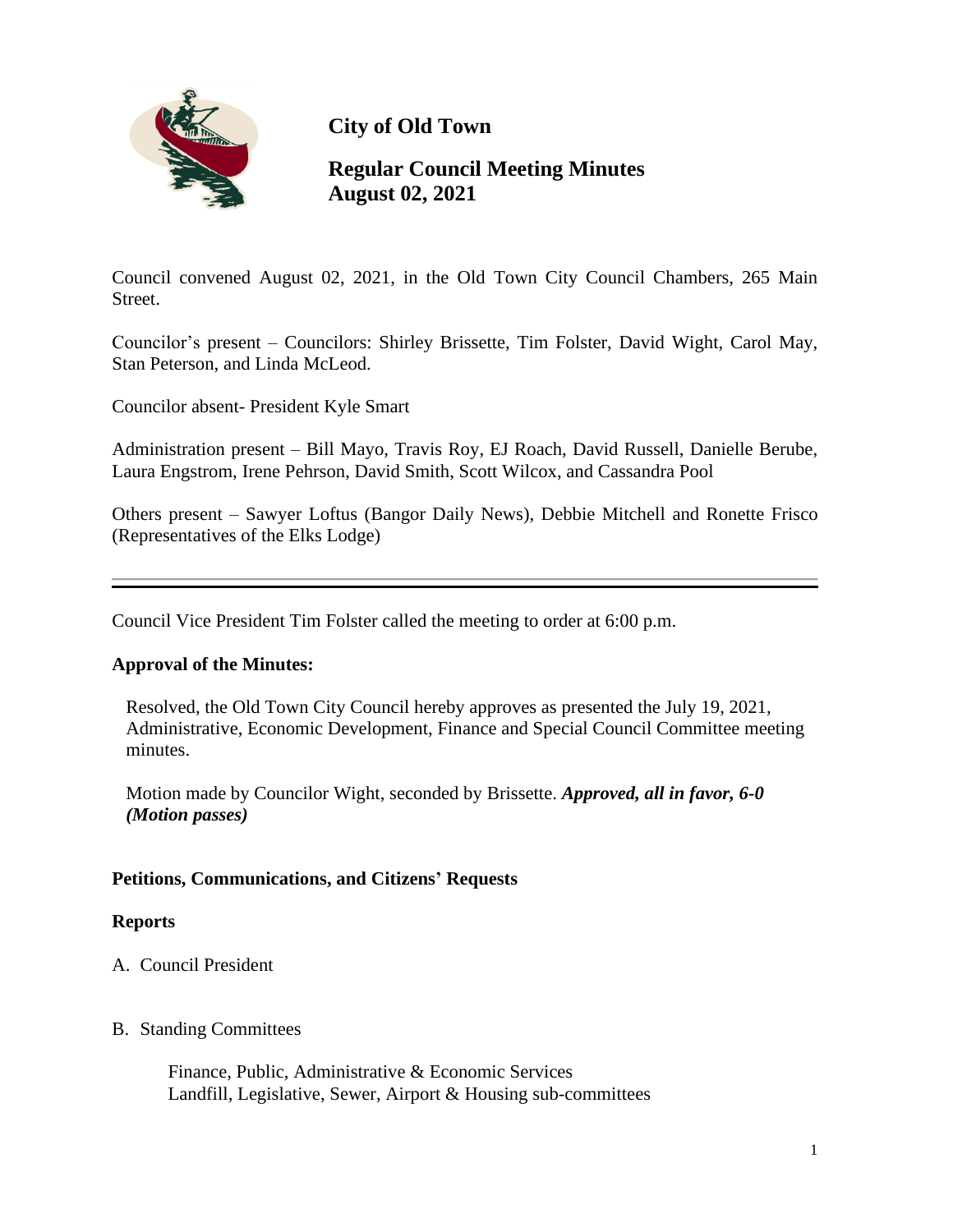## C. City Councilors

- Councilor Wight brought up concerns from residents to open back up the Comfort Station at Riverfront Park. They are closed due to lack of employees being able to accommodate the duties needed to open, close, and clean the facility. Part-time position for Public Works has been posted and if filled might open the possibility of the reopening of the Comfort Station. EJ Roach, Economic Director is going to check into Janitorial services to see if they could fulfill these duties, as well.
- D. City Attorney
- E. Special Committees

### F. City Manager

City Manager Bill Mayo updated the City Council on the following items:

- Laura Engstrom, City Clerk had Bill update the Council on the expiring elected positions that need to be filled and timeframe of when nomination papers need to be taken out and returned. 2 Seats on the RSU 34 School Board for Old Town and 2 Old Town City Council seats need to be filled. Nomination papers can be picked up August  $19<sup>th</sup>$  with a returning date of no later then Sept.  $2<sup>nd</sup>$ .
- Gary Greenleaf is raising money as in donations to facilitate building of a dog park by the Old Town airport. Bill will be writing him a letter of support for him to show to local businesses who might be interested in donating to this park.
- EJ Roach, Economic Director and Bill Mayo will be coming up with a list to show the City Council of the vision and direction that they would like to see the City of Old Town going in.

### **Consent Agenda: items 1-3**

- **1.** Resolved, the Old Town City Council hereby approves an application from the City of Old Town (E.J, Director of Economic and Community Development) for a Special Event Permit for a Big Gig event to be held in Riverfront Park on September 28, 2021, and to further waive the Permit fee.
- **2.** Resolved, the Old Town City Council hereby approves an application from the Old Town High School Class of 2016 (Julia Van Steenberghe) for a Special Event Permit for a Class reunion to be held in Riverfront Park on August  $14<sup>th</sup>$ , rain date August  $15<sup>th</sup>$ , 2021, and to further waive the Permit fee.